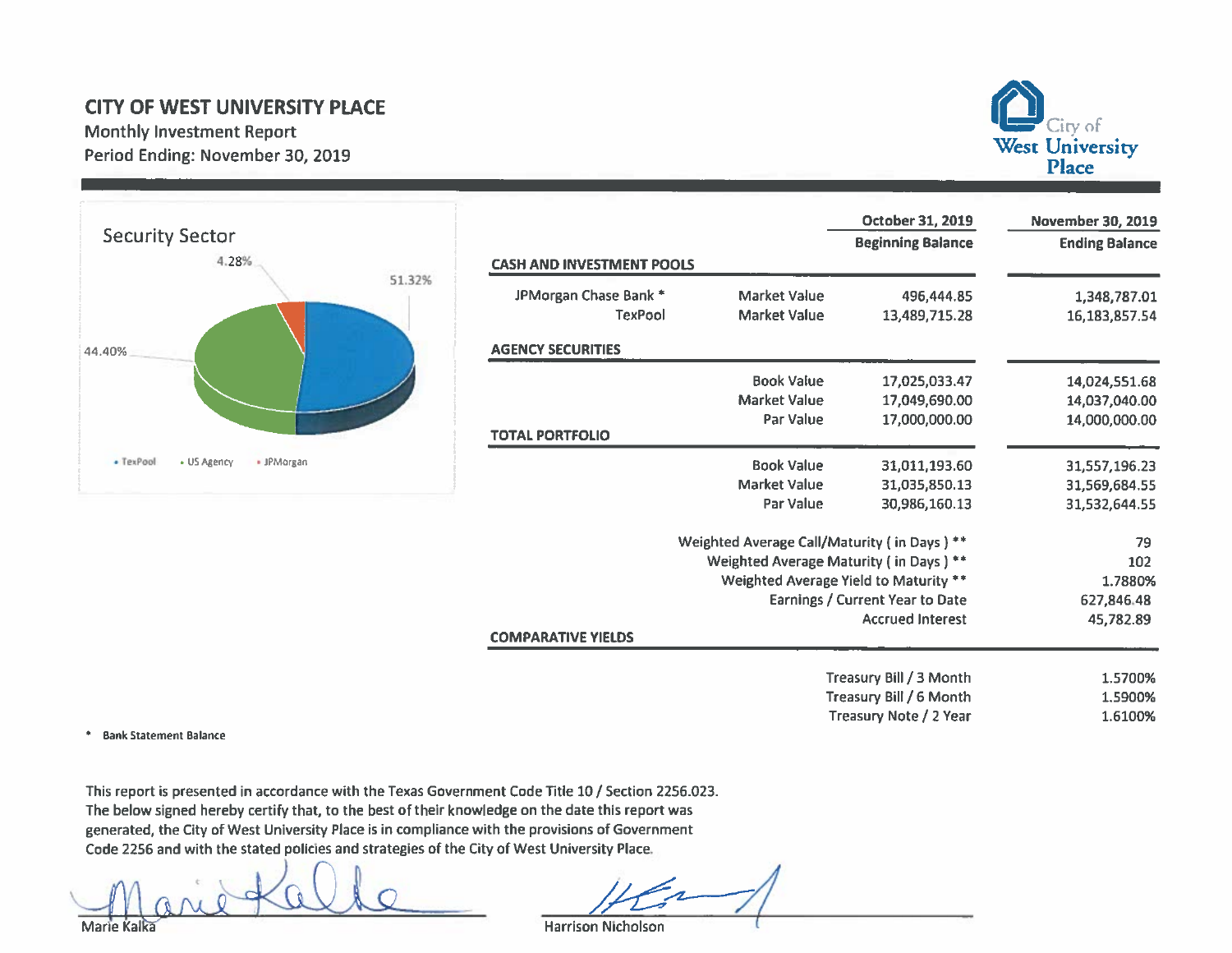## City of West University Place Date To Date M O N T H L Y Investment Report - Summary Page Report Format: By Transaction Group By: Security Sector Portfolio / Report Group: All Portfolios Begin Date: 10/31/2019, End Date: 11/30/2019

| <b>Description</b>                                 | <b>CUSIP/</b><br><b>Ticker</b> | <b>Settlement</b><br><b>Date</b> | <b>Maturity</b><br>Date | <b>Beginning MV</b> | <b>Ending MV</b> | <b>Beginning BV</b> | <b>Ending BV</b> | <b>Beginning Face</b><br><b>Amount/ Shares</b> | <b>Ending Face</b><br><b>Amount/ Shares</b> | Ending<br>Days To<br>Call/<br><b>Maturity</b> | <b>Endina</b><br>Days To<br><b>Maturity</b> | Endina<br>YTM @<br>Cost | <b>Interest</b><br><b>Earned During</b><br>Period-BV | <b>Endina</b><br><b>Market</b><br><b>Accrued</b><br><b>Interest</b> |
|----------------------------------------------------|--------------------------------|----------------------------------|-------------------------|---------------------|------------------|---------------------|------------------|------------------------------------------------|---------------------------------------------|-----------------------------------------------|---------------------------------------------|-------------------------|------------------------------------------------------|---------------------------------------------------------------------|
| Cash                                               |                                |                                  |                         |                     |                  |                     |                  |                                                |                                             |                                               |                                             |                         |                                                      |                                                                     |
| JPMorgan Chase Cash                                | CASH8159                       | 12/31/2015                       | N/A                     | 496.444.85          | 1,348,787.01     | 496,444.85          | 1.348.787.01     | 496,444.85                                     | 1,348,787.01                                |                                               |                                             | 0.000                   | 0.00                                                 | N/A                                                                 |
| Sub Total/Average Cash                             |                                |                                  |                         | 496.444.85          | 1.348.787.01     | 496.444.85          | 1.348.787.01     | 496.444.85                                     | 1.348.787.01                                |                                               | $\mathbf{1}$                                | 0.000                   | 0.00                                                 | 0.00                                                                |
| <b>Local Government Investment Pool</b>            |                                |                                  |                         |                     |                  |                     |                  |                                                |                                             |                                               |                                             |                         |                                                      |                                                                     |
| <b>LGIP LGIP</b>                                   | <b>TEXPOOI</b>                 | 09/30/2008                       | N/A                     | 13.489.715.28       | 16.183.857.54    | 13.489.715.28       | 16, 183, 857.54  | 13.489.715.28                                  | 16.183.857.54                               |                                               |                                             | 1.677                   | 19.268.59                                            | N/A                                                                 |
| Sub Total/Average Local Government Investment Pool |                                |                                  |                         | 13,489,715.28       | 16, 183, 857.54  | 13,489,715.28       | 16, 183, 857.54  | 13,489,715.28                                  | 16, 183, 857.54                             |                                               |                                             | 1.677                   | 19,268.59                                            | 0.00                                                                |
| <b>US Agency</b>                                   |                                |                                  |                         |                     |                  |                     |                  |                                                |                                             |                                               |                                             |                         |                                                      |                                                                     |
| FFCB 2.375 3/27/2020                               | 3133EJHL6                      | 03/27/2018                       | 03/27/2020              | 1,002,200.00        | 1,002,100.00     | 1,000,000.00        | 1,000,000.00     | 1,000,000.00                                   | 1,000,000.00                                | 118                                           | 118                                         | 2.375                   | 1,913.19                                             | 4,156.25                                                            |
| FHLB 1.375 11/15/2019                              | 3130AA3R7                      | 01/17/2019                       | 11/15/2019              | 1,999,660.00        | 0.00             | 1,999,088.59        | 0.00             | 2,000,000.00                                   | 0.00                                        |                                               |                                             |                         | 1,980.85                                             | 0.00                                                                |
| FHLB 2.125 2/11/2020                               | 3130ADN32                      | 01/30/2019                       | 02/11/2020              | 2,002,420.00        | 2,001,200.00     | 1.997.392.89        | .998.167.28      | 2,000,000.00                                   | 2,000,000.00                                | 73                                            | 73                                          | 2.599                   | 4.198.01                                             | 12.868.06                                                           |
| FHLB 2.125 2/11/2020                               | 3130ADN32                      | 03/01/2019                       | 02/11/2020              | 2.002.420.00        | 2,001,200.00     | 1.997.704.96        | 1,998,370.52     | 2,000,000.00                                   | 2,000,000.00                                | 73                                            | 73                                          | 2.545                   | 4,089.18                                             | 12,868.06                                                           |
| FHLB 2.15 2/14/2020-19                             | 3130ADMS8                      | 07/12/2019                       | 02/14/2020              | 1.000.100.00        | 0.00             | 1.000.000.00        | 0.00             | 1,000,000.00                                   | 0.00                                        |                                               |                                             |                         | 776.39                                               | 0.00                                                                |
| FHLMC 2.1 1/15/2021-20                             | 3134GTZX4                      | 07/15/2019                       | 01/15/2021              | 2.003.240.00        | 1.998.840.00     | 2,000,000.00        | 2,000,000.00     | 2,000,000.00                                   | 2,000,000.00                                | 46                                            | 412                                         | 2.100                   | 3.383.33                                             | 15,750.00                                                           |
| FNMA 1.5 7/30/2020                                 | 3135G0T60                      | 07/23/2019                       | 07/30/2020              | 1.997.640.00        | 1.998.160.00     | 1.993.195.22        | 1.993.928.82     | 2.000.000.00                                   | 2.000.000.00                                | 243                                           | 243                                         | 1.962                   | 3.233.60                                             | 10.000.00                                                           |
| Sub Total/Average US Agency                        |                                |                                  |                         | 12.007.680.00       | 9.001.500.00     | 11,987,381.66       | 8.990.466.62     | 12.000.000.00                                  | 9.000.000.00                                | 110                                           | 191                                         | 2.309                   | 19,574.55                                            | 55,642.37                                                           |
| US Treasury                                        |                                |                                  |                         |                     |                  |                     |                  |                                                |                                             |                                               |                                             |                         |                                                      |                                                                     |
| T-Note 2.375 4/15/2021                             | 9128284G2                      | 10/02/2019                       | 04/15/2021              | 1.011.090.00        | 1,009,140.00     | 1,010,465.70        | 1,009,875.53     | 1,000,000.00                                   | 1,000,000.00                                | 502                                           | 502                                         | 1.644                   | 1,356.55                                             | 2,984.97                                                            |
| T-Note 2.625 7/31/2020                             | 912828Y46                      | 10/02/2019                       | 07/31/2020              | 2,015,460.00        | 2,013,200.00     | 2,012,343.44        | 2,010,991.97     | 2,000,000.00                                   | 2,000,000.00                                | 244                                           | 244                                         | 1.790                   | 2.928.42                                             | 17.404.89                                                           |
| T-Note 2.625 7/31/2020                             | 912828Y46                      | 10/18/2019                       | 07/31/2020              | 2,015,460.00        | 2,013,200.00     | 2,014,842.67        | 2,013,217.56     | 2,000,000.00                                   | 2,000,000.00                                | 244                                           | 244                                         | 1.623                   | 2,654.78                                             | 17,404.89                                                           |
| Sub Total/Average US Treasury                      |                                |                                  |                         | 5,042,010.00        | 5,035,540.00     | 5,037,651.81        | 5,034,085.06     | 5,000,000.00                                   | 5,000,000.00                                | 296                                           | 296                                         | 1.694                   | 6.939.75                                             | 37.794.75                                                           |
| Total / Average                                    |                                |                                  |                         | 31,035,850.13       | 31,569,684.55    | 31,011,193.60       | 31,557,196.23    | 30,986,160.13                                  | 31,532,644.55                               | 79                                            | 102                                         | 1.788                   | 45.782.89                                            | 93,437.12                                                           |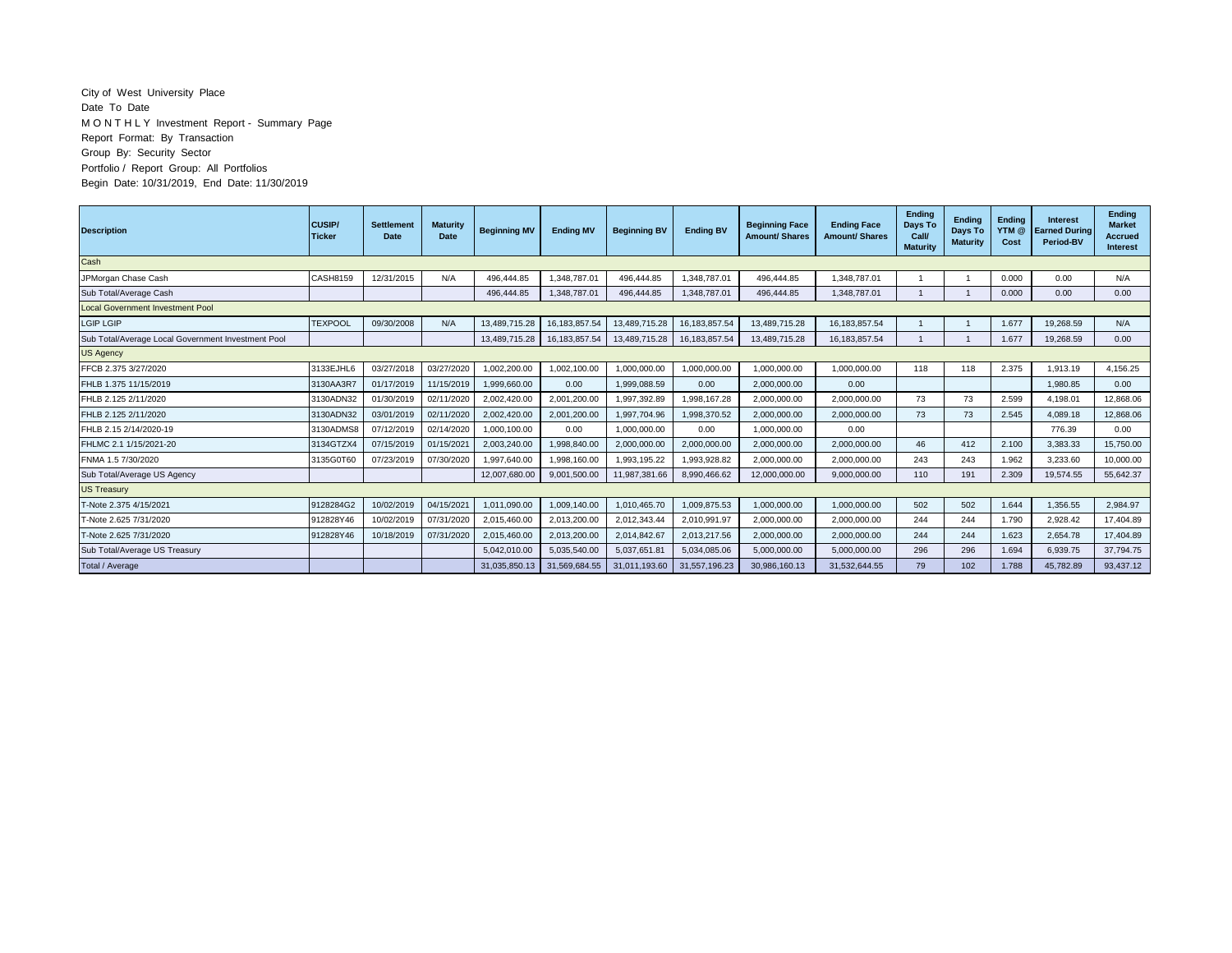## City of West University Place Date To Date 01 Monthly Investment Report - Part A Report Format: By Transaction Group By: Security Sector Portfolio / Report Group: All Portfolios Begin Date: 10/31/2019, End Date: 11/30/2019

| <b>Description</b>                                 | <b>CUSIP</b><br><b>Ticker</b> | <b>Beginning Face</b><br><b>Amount/Shares</b> | <b>Ending Face</b><br><b>Amount/ Shares</b> | <b>Beginning MV</b> | <b>Ending MV</b> | <b>Beginning BV</b> | <b>Ending BV</b> | <b>Beginning</b><br>YTM @<br>Cost | Ending<br>YTM @<br>Cost | <b>Ending Market</b><br><b>Accrued Interest</b> | Interest/<br><b>Dividends</b> | <b>Interest Earned</b><br><b>During Period-BV</b> |
|----------------------------------------------------|-------------------------------|-----------------------------------------------|---------------------------------------------|---------------------|------------------|---------------------|------------------|-----------------------------------|-------------------------|-------------------------------------------------|-------------------------------|---------------------------------------------------|
| Cash                                               |                               |                                               |                                             |                     |                  |                     |                  |                                   |                         |                                                 |                               |                                                   |
| JPMorgan Chase Cash                                | CASH8159                      | 496.444.85                                    | 1.348.787.01                                | 496.444.85          | 1.348.787.01     | 496.444.85          | 1.348.787.01     | 0.000                             | 0.000                   | N/A                                             | 0.00                          | 0.00                                              |
| Sub Total/Average Cash                             |                               | 496,444.85                                    | 1,348,787.01                                | 496,444.85          | 1,348,787.01     | 496,444.85          | 1,348,787.01     | 0.000                             | 0.000                   | 0.00                                            | 0.00                          | 0.00                                              |
| <b>Local Government Investment Pool</b>            |                               |                                               |                                             |                     |                  |                     |                  |                                   |                         |                                                 |                               |                                                   |
| <b>LGIP LGIP</b>                                   | <b>TEXPOOL</b>                | 13,489,715.28                                 | 16, 183, 857.54                             | 13,489,715.28       | 16, 183, 857.54  | 13,489,715.28       | 16,183,857.54    | 1.912                             | 1.677                   | N/A                                             | 19,268.59                     | 19,268.59                                         |
| Sub Total/Average Local Government Investment Pool |                               | 13.489.715.28                                 | 16, 183, 857.54                             | 13,489,715.28       | 16,183,857.54    | 13,489,715.28       | 16, 183, 857.54  | 1.912                             | 1.677                   | 0.00                                            | 19,268.59                     | 19,268.59                                         |
| <b>US Agency</b>                                   |                               |                                               |                                             |                     |                  |                     |                  |                                   |                         |                                                 |                               |                                                   |
| FFCB 2.375 3/27/2020                               | 3133EJHL6                     | 1,000,000.00                                  | 1,000,000.00                                | 1.002.200.00        | 1.002.100.00     | 1.000.000.00        | 1,000,000.00     | 2.375                             | 2.375                   | 4,156.25                                        | 0.00                          | 1.913.19                                          |
| FHLB 1.375 11/15/2019                              | 3130AA3R7                     | 2,000,000.00                                  | 0.00                                        | 1,999,660.00        | 0.00             | 1,999,088.59        | 0.00             | 2.566                             |                         | 0.00                                            | 13,750.00                     | 1,980.85                                          |
| FHLB 2.125 2/11/2020                               | 3130ADN32                     | 2.000.000.00                                  | 2.000.000.00                                | 2,002,420.00        | 2.001.200.00     | 1,997,392.89        | 1.998.167.28     | 2.599                             | 2.599                   | 12.868.06                                       | 0.00                          | 4.198.01                                          |
| FHLB 2.125 2/11/2020                               | 3130ADN32                     | 2,000,000.00                                  | 2,000,000.00                                | 2,002,420.00        | 2,001,200.00     | 1,997,704.96        | 1,998,370.52     | 2.545                             | 2.545                   | 12.868.06                                       | 0.00                          | 4.089.18                                          |
| FHLB 2.15 2/14/2020-19                             | 3130ADMS8                     | 1,000,000.00                                  | 0.00                                        | 1,000,100.00        | 0.00             | 1,000,000.00        | 0.00             | 2.150                             |                         | 0.00                                            | 0.00                          | 776.39                                            |
| FHLMC 2.1 1/15/2021-20                             | 3134GTZX4                     | 2,000,000.00                                  | 2,000,000.00                                | 2,003,240.00        | 1,998,840.00     | 2,000,000.00        | 2,000,000.00     | 2.100                             | 2.100                   | 15.750.00                                       | 0.00                          | 3.383.33                                          |
| FNMA 1.5 7/30/2020                                 | 3135G0T60                     | 2.000.000.00                                  | 2.000.000.00                                | 1,997,640.00        | 1.998.160.00     | 1,993,195.22        | 1.993.928.82     | 1.962                             | 1.962                   | 10.000.00                                       | 0.00                          | 3.233.60                                          |
| Sub Total/Average US Agency                        |                               | 12,000,000.00                                 | 9,000,000.00                                | 12,007,680.00       | 9,001,500.00     | 11,987,381.66       | 8,990,466.62     | 2.339                             | 2.309                   | 55,642.37                                       | 13,750.00                     | 19.574.55                                         |
| <b>US Treasury</b>                                 |                               |                                               |                                             |                     |                  |                     |                  |                                   |                         |                                                 |                               |                                                   |
| T-Note 2.375 4/15/2021                             | 9128284G2                     | 1,000,000.00                                  | 1,000,000.00                                | 1,011,090.00        | 1,009,140.00     | 1,010,465.70        | 1,009,875.53     | 1.644                             | 1.644                   | 2.984.97                                        | 0.00                          | 1.356.55                                          |
| T-Note 2.625 7/31/2020                             | 912828Y46                     | 2,000,000.00                                  | 2,000,000.00                                | 2,015,460.00        | 2,013,200.00     | 2,012,343.44        | 2,010,991.97     | 1.790                             | 1.790                   | 17,404.89                                       | 0.00                          | 2,928.42                                          |
| T-Note 2.625 7/31/2020                             | 912828Y46                     | 2,000,000.00                                  | 2,000,000.00                                | 2,015,460.00        | 2,013,200.00     | 2,014,842.67        | 2,013,217.56     | 1.623                             | 1.623                   | 17.404.89                                       | 0.00                          | 2.654.78                                          |
| Sub Total/Average US Treasury                      |                               | 5,000,000.00                                  | 5,000,000.00                                | 5,042,010.00        | 5,035,540.00     | 5,037,651.81        | 5,034,085.06     | 1.694                             | 1.694                   | 37.794.75                                       | 0.00                          | 6,939.75                                          |
| Total / Average                                    |                               | 30.986.160.13                                 | 31.532.644.55                               | 31,035,850.13       | 31,569,684.55    | 31,011,193.60       | 31.557.196.23    | 2.010                             | 1.788                   | 93.437.12                                       | 33,018.59                     | 45,782.89                                         |